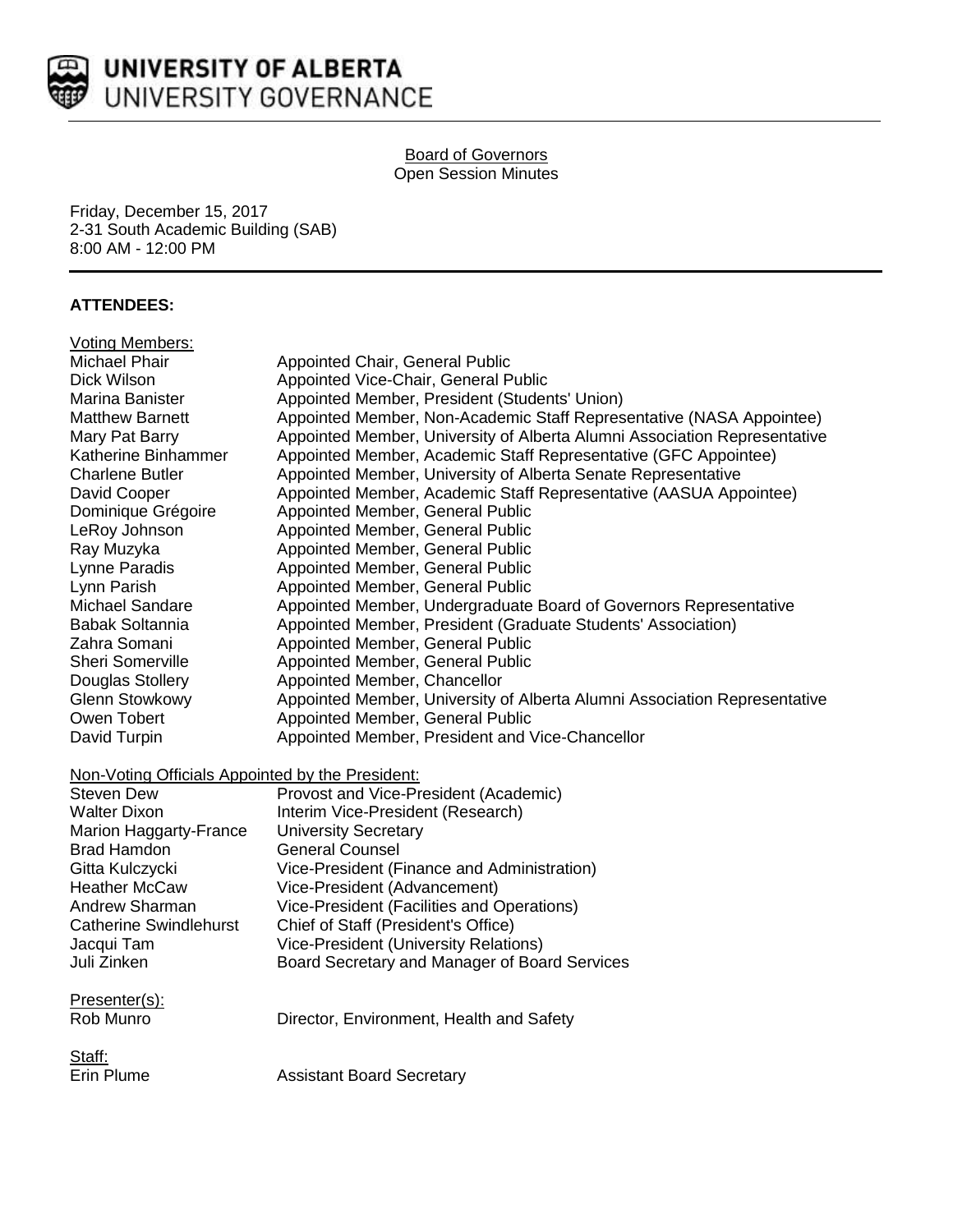### **OPENING SESSION**

1. *Chair's Session*

*Presenter(s)*: Michael Phair

### 1a. Call to Order and Confirmation of Quorum

*Presenter(s)*: Michael Phair

The Board Secretary confirmed that the attendance constituted quorum. The Chair called the meeting to order at  $8:00a \, m$ 

### 1b. *Approval of Open Session Agenda*

Materials before members are contained in the official meeting file.

*Presenter(s)*: Michael Phair

The motion was moved and seconded.

THAT the Board of Governors approve the Open Session agenda as presented.

**CARRIED**

### 1bi. *Review of Consent Agenda*

### *Presenter(s)*: Michael Phair

The Chair invited members to inform him if there were any requests to remove an item from the Open Session Consent Agenda.

### 1c. Conflict of Interest - Opportunity for Declaration

### *Presenter(s)*: Michael Phair

The Chair made note of the following:

- The University of Alberta has policy and procedure in place for Conflict of Interest and Conflict of Commitment, and Board members make annual disclosures.
- In addition, Board members must declare any conflict related to the Board Agenda of each meeting and, in the event of such conflict, absent themselves from the discussion and voting on the item.
- The *Post-secondary Learning Act*, Section 16(5) states that: The members of the board must act in the best interests of the university.

The Chair invited members to declare conflicts of interest related to the Open Session Agenda of the meeting. Mr Stowkowy declared a general conflict in that his firm does work for the University of Alberta.

Seeing no further declarations, the Chair declared the question asked and answered.

### 1d. Chair's Remarks

*Presenter(s)*: Michael Phair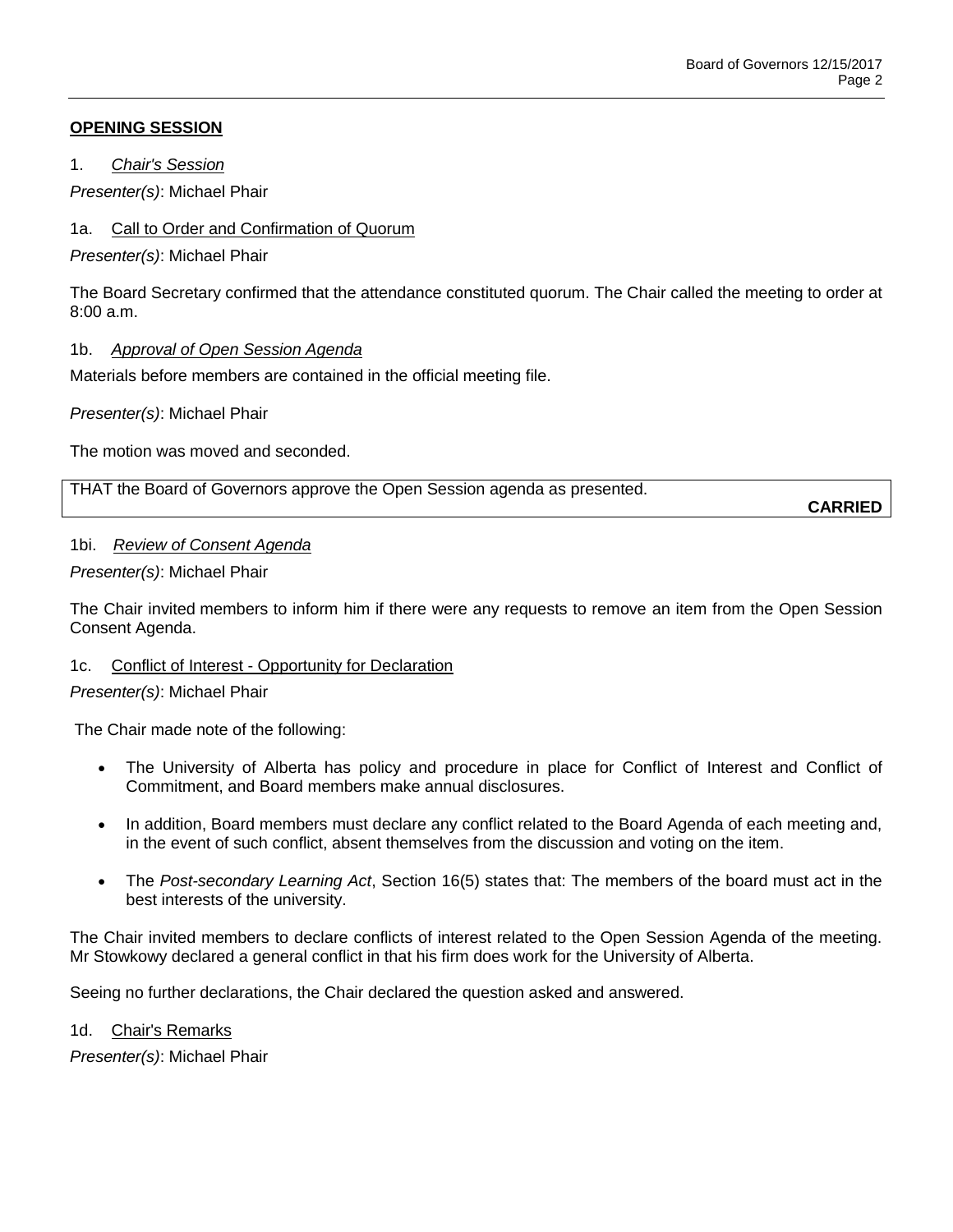The Chair welcomed members and guests and acknowledged all Indigenous peoples and the traditional lands on which the Board was gathered. He offered a warm welcome to Katherine Binhammer, who was appointed July 1, 2017 as General Faculties Council appointee on the Board but was attending her first Board meeting.

The Chair then informed members that this was likely the final Board of Governors' meeting for two public members, LeRoy Johnson and Dick Wilson, noting that Mr Johnson was currently serving his 90-day override period and that, pending the appointment of his successor, Mr Wilson's term would expire in January 2018.

The Chair individually recognized both members for their service to the Board. He thanked Mr Johnson for his three years of service including as a member on the University Relations and Safety, Health and Environment Committees, and as Vice-Chair and now Chair of the Learning and Discovery Committee, noting Mr Johnson's valuable role in connecting the Board to the Camrose community and the university's Augustana Campus.

He then acknowledged Mr Wilson's extensive service to the university and the Board since his appointment six years ago: as Acting Chair of the Board in 2015-16, as Vice-Chair of the Board for four years, as Chair of the Audit and Finance and Property Committees, as a member of the Human Resources and Compensation Committee, and as Board representative on several senior administrative search committees, including the Presidential Search Committee. Members joined the Chair in recognizing both members for their service and dedication to the Board and the university.

The Chair referred members to the talking points before them related to the Fundamental Science Review Panel Report, commonly referred to as the "Naylor Report". He also drew members' attention to two publications of interest: "Eighteen Bridges – Fall 2017", a collaborative project from the Edmonton Community Foundation, Eighteen Bridges Magazine, and Litfest, and "Vital Signs" from the Edmonton Community Foundation, noting that both publications included articles written by members of the university community.

The Chair invited members to join him in congratulating Andrew Sharman and his team on receiving the Award of Merit in Urban Architecture for the design of Peter Lougheed Hall, as part of the 2017 City of Edmonton Urban Design Awards. He also extended congratulations to Babak Soltannia for receiving a 2017 Alberta Graduate Citizenship Award.

Finally, the Chair updated members on his recent campus activities, noting that he had attended a naming event for the Anne Lambert Clothing and Textiles Collection as well as the university's Day of Remembrance and Action on Violence Against Women. He also thanked members for joining him at the Board's festive holiday dinner the previous evening.

### 2. *Report of the President*

*Joint Board / General Faculties Council / Senate Summit*

Materials before members are contained in the official meeting file.

## *Presenter(s)*: David Turpin

#### *Discussion*:

In addition to his written report, President Turpin provided verbal remarks on: the November 9<sup>th</sup> campus forum on financial sustainability, and the university's plans to address the structural deficit; the move to multi-year budget planning, and ongoing development of a budget model; advocacy work surrounding the Naylor Report; efforts to lobby the provincial government for an increase to the campus grant; the solicitation of fundraising priorities from the deans in advance of the fundraising campaign; and the upcoming joint summit of the Board, General Faculties Council, and Senate.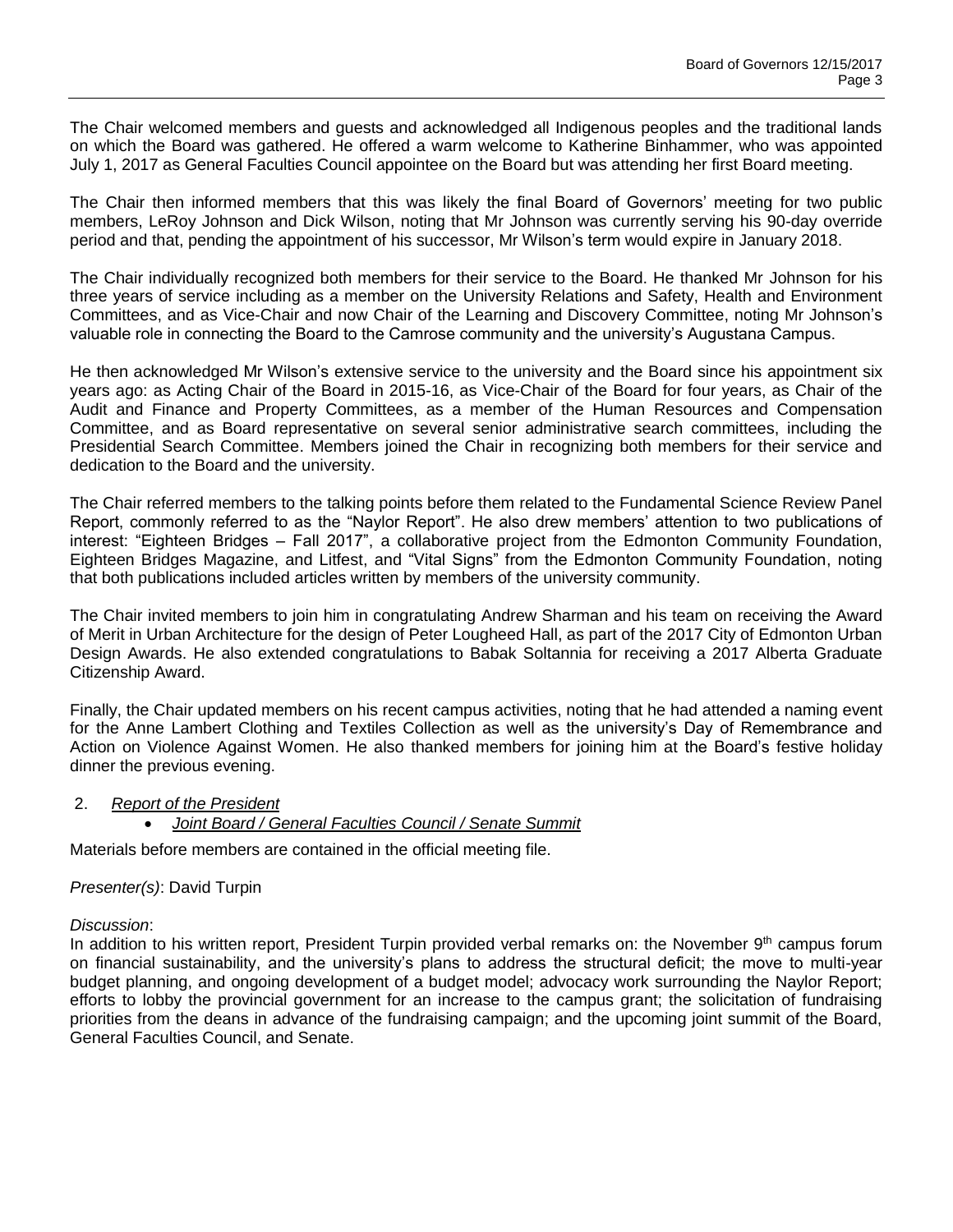### 3. *Report of the Safety, Health and Environment Committee*

### *Presenter(s)*: Zahra Somani

3a. *Safety Moment: A Tale of Two Hazards*

Materials before members are contained in the official meeting file.

### *Presenter(s)*: Rob Munro

*Purpose of the Proposal*: For information / discussion.

### *Discussion*:

Ms Somani introduced the presentation, reminding the Board of its commitment to a safety culture on campus. Mr Munro then presented a safety moment entitled "A Tale of Two Hazards", reviewing the importance of hazard assessment and management and its correlation with an organization's overall safety culture.

### 4. *Report from the University Secretary*

*Presenter(s)*: Marion Haggarty-France

*Discussion*:

Ms Haggarty-France informed the Board of education and development opportunities available for members through the Association of Governing Boards of Universities and Colleges (AGB) and the Institute of Corporate Directors (ICD), and encouraged members to attend campus events and future Governor Emeritus Members (GEM) events when possible.

### **CONSENT AGENDA**

### 5. *Approval of the Consent Agenda*

Materials before members are contained in the official meeting file.

*Presenter(s)*: Michael Phair

### *Action Items*

- 5a. Approval of the Open Session Minutes of October 20, 2017
- 5b. *Report of the Finance and Property Committee*
- 5bi. Envision: Year 4 Capital Expenditure Authorization Request (CEAR), Borrowing Resolution & Order in Council

### *Information Reports*

- 5c. Report of the Audit Committee
- 5d. Report of the Finance and Property Committee
- 5e. Report of the Human Resources and Compensation Committee
- 5f. Report of the Investment Committee
- 5g. Report of the Learning and Discovery Committee
- 5h. Report of the Safety, Health and Environment Committee
- 5i. Report of the University Relations Committee

### *Regular Reports*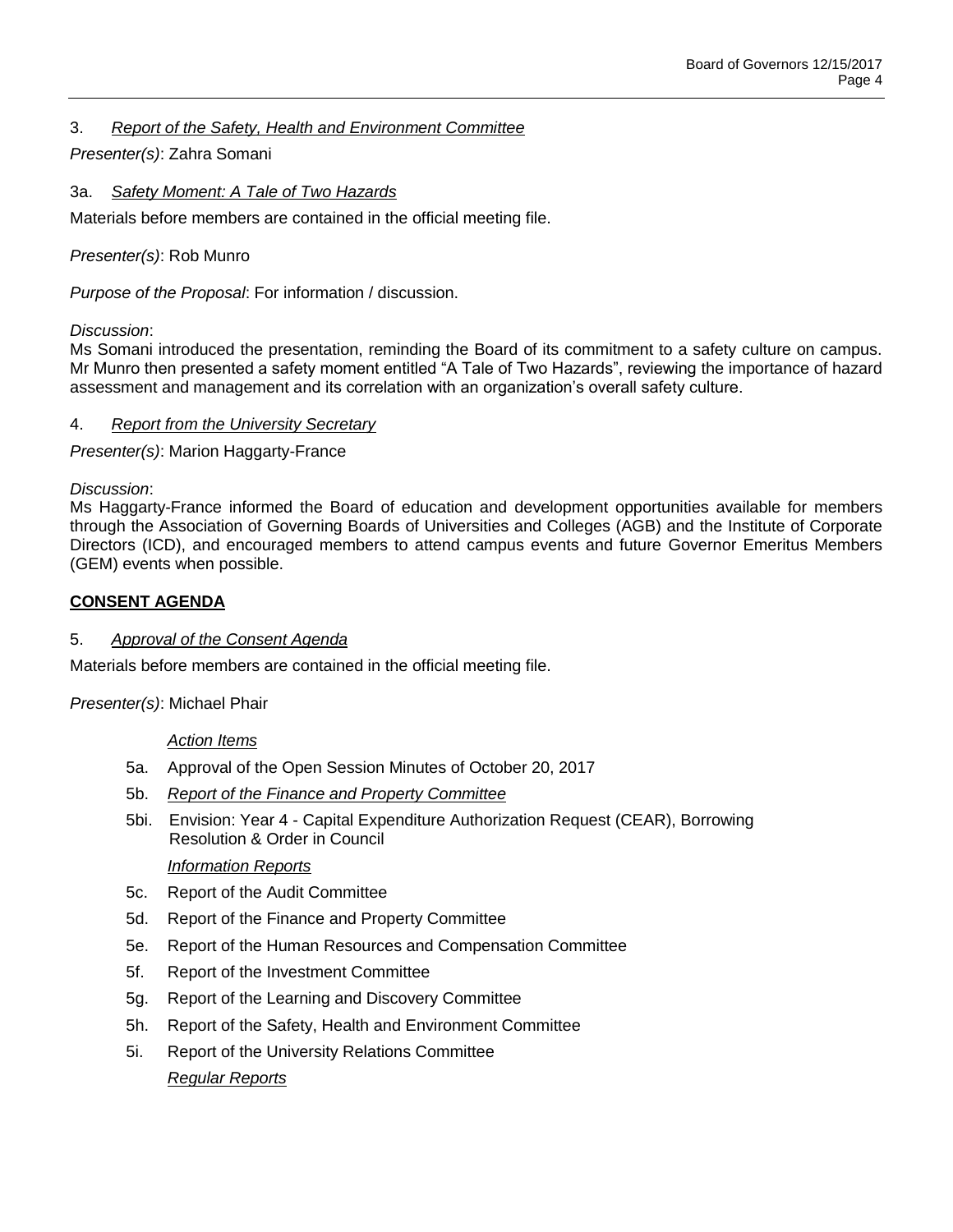- 5j. Chancellor's Report
- 5k. Alumni Association
- 5l. Students' Union (including 2016-17 Financial Statements)
- 5m. Graduate Students' Association
- 5n. Association of Academic Staff (no report)
- 5o. Non-Academic Staff Association
- 5p. General Faculties Council
- 5q. Board Chair and Board Members Activity Report

The motion was moved and seconded.

THAT the Board of Governors approve the Open Session Consent Agenda, as presented.

**CARRIED**

### **ACTION ITEMS**

6. *Report of the Board Chair*

*Presenter(s)*: Michael Phair

### 6a. Principles to Guide the Board of Governors Working Group

Materials before members are contained in the official meeting file.

*Presenter(s)*: Michael Phair; Marion Haggarty-France

*Purpose of the Proposal*: To present for Board approval the principles that will guide the work of the Board of Governors' Working Group.

### *Discussion*:

The Chair introduced the item, reminding members that a revised attachment had been distributed earlier in the week amending the wording of Principle 2 to: "An expectation that the Board will…" instead of "A desire for the Board to…"

He briefed members on the work of the Board Working Group since the October Board meeting, informing members that the working group had received a presentation from General Counsel regarding the Board's legislative obligations and delegation opportunities, and had also met with the Chair and Vice-Chair of the General Faculties Council Ad Hoc Committee on Academic Governance Including Delegated Authority regarding lessons learned and advice for the Board Working Group. He also indicated that the Board Working Group had held information gathering sessions with representatives from the Board, the Office of University Relations, the Office of Advancement, the Senate, and Alumni Council to discuss the bodies' related mandates; as well as with Finance and Administration staff to seek their insight and perspective of the Board committees they attend and provide material for.

The Chair noted that the Board Working Group was having preliminary discussions regarding Board committee structure, membership, and mandates, and reviewed next steps including: further discussions and comparisons of Board structure, delegations and committee mandates; a meeting with committee chairs to seek their input; a Board strategy session on February 9; and a "Tour of Terms of References" at each Board Committee meeting in the next Board meeting cycle.